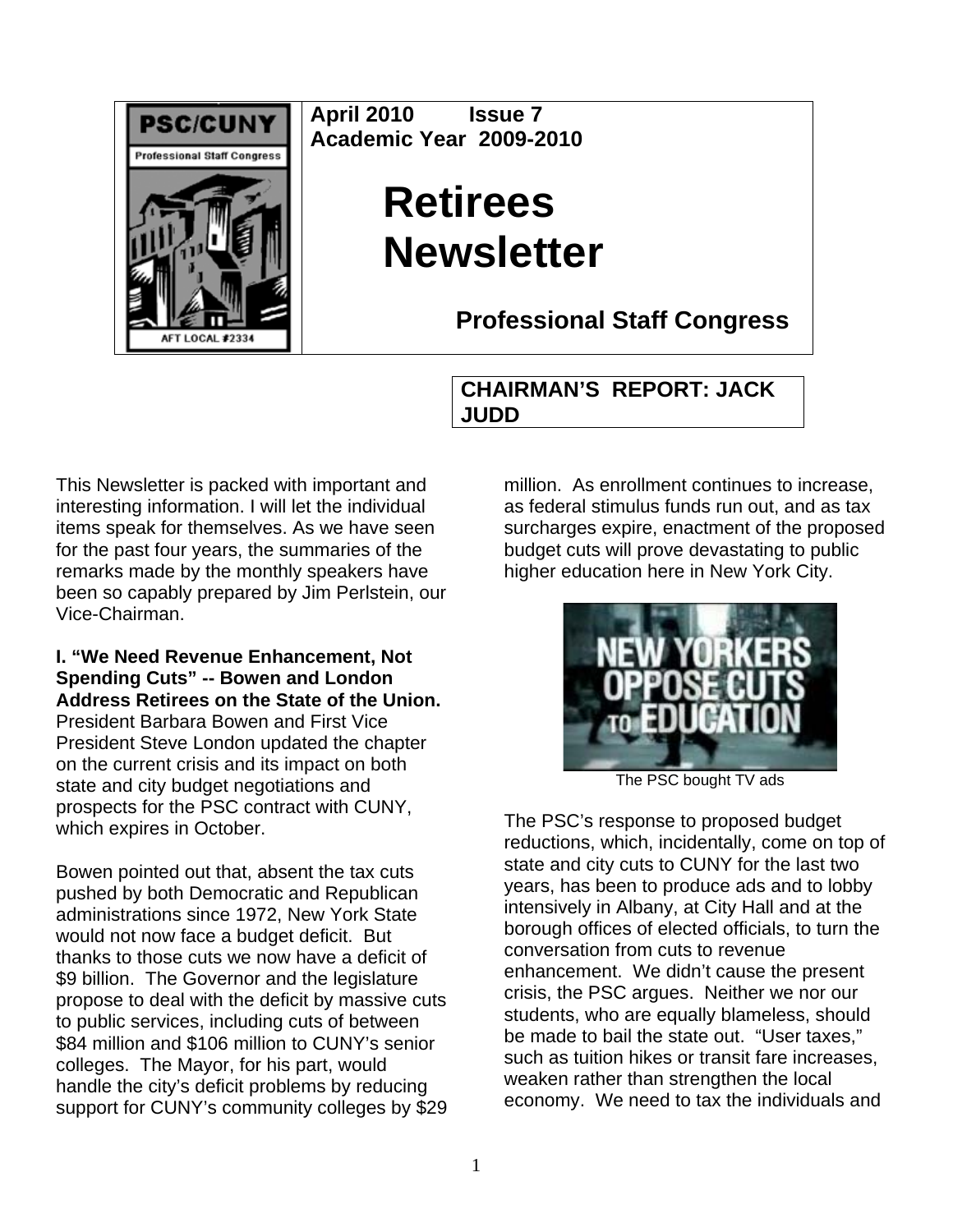institutions that can afford to pay and have benefited most from the "financialization" of the economic system.

With respect to the contract, Bowen and London urged retirees to sign up for the Committee of Five Hundred. This committee, an innovation in the upcoming fight to hold and enhance our contractual gains, will commit its members to specific actions in support of the union as the contract campaign develops. Of particular importance to retirees is the ongoing struggle to induce the city to enroll CUNY adjuncts in the municipal health plan. We are the only public institution whose part-time employees are excluded. Success would radically reduce stress on the PSC-CUNY Welfare Fund, which currently must cover health care coverage for part-timers, and would thereby render retiree benefits under the Fund more secure. We are urged to email the Chancellor, urging him to press the city on this issue.

The President noted, in conclusion, that we are not alone. The recession hits the private as well as the public sector, the employed and the unemployed, the organized and the unorganized, citizen and non-citizen, documented and undocumented, people of every race and ethnicity, and every community in this city. Evidence mounts that there is a shared consciousness of our common plight, witness the unprecedented mobilization of unions, immigrant rights groups and community organizations for a May Day march and rally for immigrant rights, worker rights and jobs for all.

**II. The Kaplan Report.** A very timely report from Lawrence J. Kaplan, Chairman Emeritus.

## **Health Care Reform**

Although the health care reform bill, officially titled: "The Patient Protection and Affordable Care Act, 2010," was signed into law by President Obama on Tuesday, March 23rd, 2010, some of the details were changed by the Reconciliation Act which became law towards the end of March. Some of the pages of the health care law will have to incorporate the

changes and that will take a few weeks. The final version of the law is scheduled to be available some time during the month of May.

Of the estimated 46 million uninsured Americans for health care, a goal of the new law is to cover about 32 million of these uninsured Americans, which would bring about 95% of the population insured by 2019. Currently, about 83% have some form of health insurance. The new law would bring the U.S. as close to universal health care as can be expected. Those not covered are mainly undocumented immigrants. With the changes made, health care can begin to offer preventive services instead of the more costly emergency room services for serious illnesses.



Another important change in the new law is that the "doughnut hole" gap in prescription drug coverage will be phased out. The "doughnut hole" currently begins when a member has spent \$2,830 out of pocket, and ends after a member has spent \$6,440, after which assistance begins again. The new law provides a \$250 rebate in 2010 only for those seniors who fall into the hole, and beginning in 2011 seniors in the hole will receive a discount of 50% of the costs of their prescription drugs. By 2020 the "doughnut hole" will be completely eliminated. Fortunately, New York City retirees do not face the "doughnut hole" problem since they benefit from the welfare funds of their respective unions that have no "doughnut hole."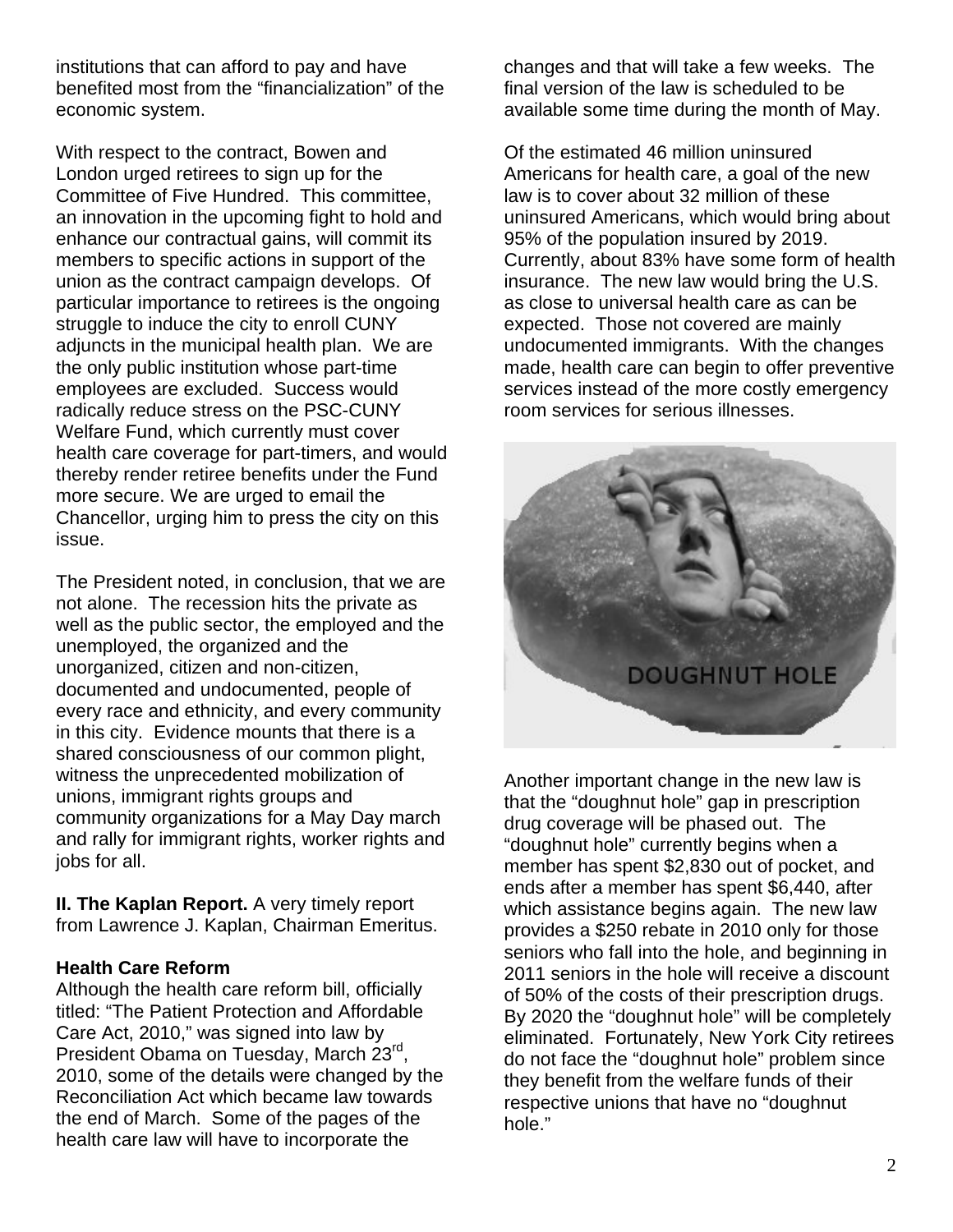The health care reform law, according to the Alliance for Retired Americans, currently does the following:

- 1. Covers preventive services: in 2011 seniors in Medicare will receive free annual check-ups.
- 2. Supports early retiree coverage, providing financial assistance to employer health plans that cover early retirees;
- 3. Encourages doctors to coordinate care and improve quality, creating incentives for providers to work together and reduce wasteful care like repeated tests.
- 4. Removes obstacles to changing Part D prescription drug plans, allowing Part D enrollees to make a mid-year change in enrollment if their plan makes an unexpected change;
- 5. Expands the Medicare Part D lowincome subsidy, which will significantly help struggling seniors afford their health care costs;
- 6. Enacts new long-term care assistance for seniors and the disabled;
- 7. Enacts new criminal background checks on long-term care workers who have access to residents or patients; and
- 8. Eliminates wasteful overpayments to Medicare Advantage plans while creating incentives for coordinated, high quality care across the health care spectrum, extending the solvency of the Medicare Trust Fund by 9 years and improving Medicare for generations to come.

Within the next six months some of the provisions of the new law, the so-called "early deliverables," are immediately effective. The law:

1. Provides a \$5 billion reinsurance fund to help employers who provide health benefits to early retirees ages 55 to 64;

- 2. Eliminates pre-existing conditions for non-dependent children up to age 26;
- 3. Prohibits insurers from placing lifetime limits on coverage;
- 4. Restricts new plans' annual limits on coverage;
- 5. Provides \$5 billion to states to create a high risk insurance pool for those denied insurance due to pre-existing conditions and who have been without insurance for six months;
- 6. Prohibits rescission, or dropping coverage, when individuals become sick;
- 7. Creates a public health and wellness fund, and requires new private insurance plans to offer preventive services without co-payments;
- 8. Provides up to 35% tax credits to small businesses that offer health care coverage, and
- 9. Creates a new and independent health insurance appeals process for consumers.



Changes were made by the Senate-passed Reconciliation Bill, passed by the House of Representatives on Thursday, March 25<sup>th</sup>, 2010, by a vote of 220-207. The law includes the following provisions: